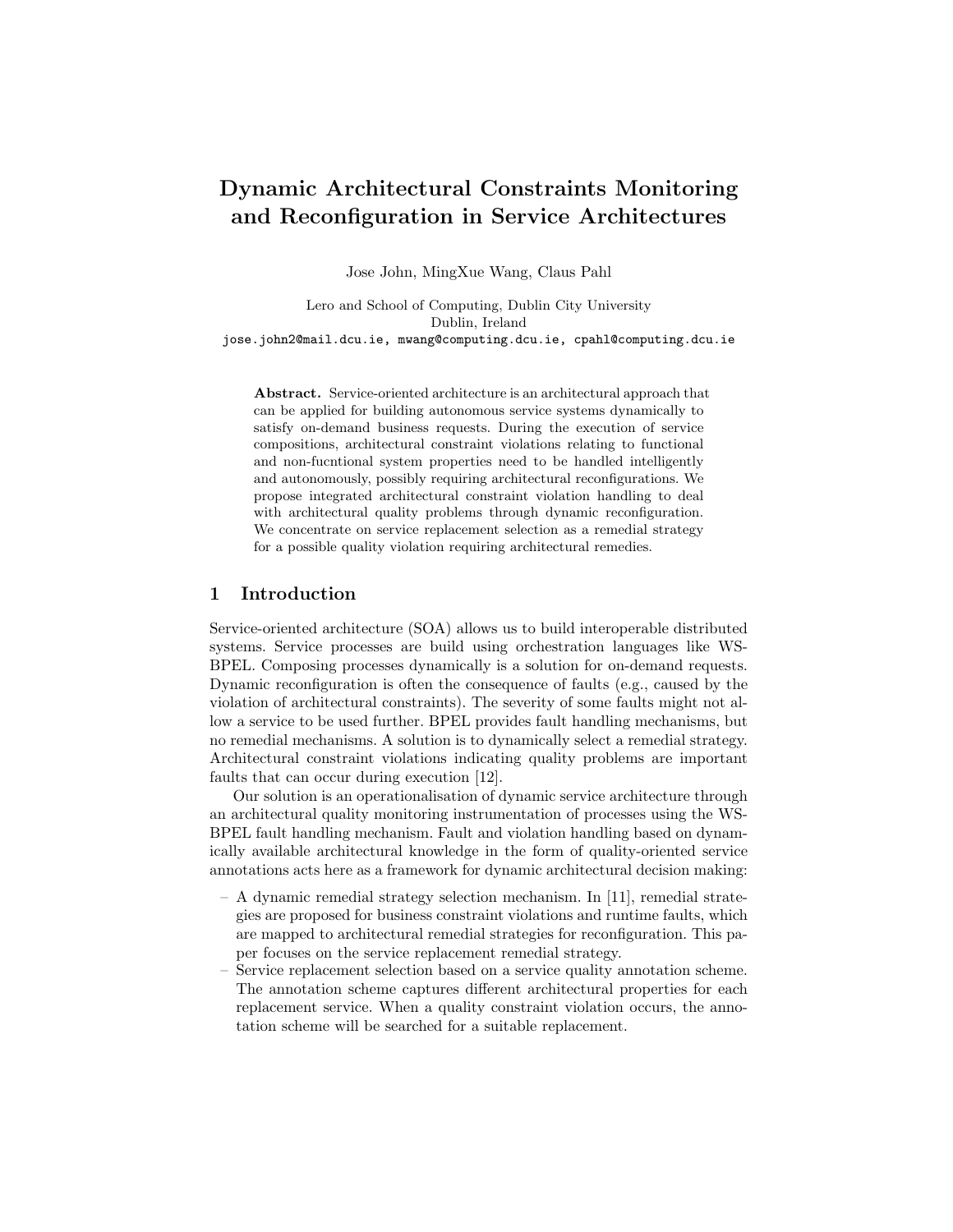We focus on the operationalisation of dynamic selection techniques. Based on an empirical study, we have identified a number of properties that can be used for the annotation scheme of recomposable services. We introduce a similarity metric based on an aggregated distance, which is used for selecting a suitable replacement. We also use a history-based success ranking heuristics as a weighting mechanism to further discriminate between replacement candidate services.

Section 2 introduces service fault handling. In Section 3, we outline our architecture. We define the annotation scheme in Section 4, the selection mechanism in Section 5, and the monitoring and violation handling implementation in Section 6. Finally, we discuss our implementation and conclusions are given.

#### 2 Service-oriented Architecture and Service Composition

Constraint Violation and Fault Monitoring. If we compose services dynamically based on on-demand user requests, we can customise services based on user profiles or remedy requirements validation [9]. BPEL process instances interact with the constituent web services through invoking various activities. Normally, the process ends its execution with a reply activity. During the execution of a process, faults can occur. One category of faults are technical runtime exceptions which are thrown by the BPEL engine itself. There are also business or requirements constraint violations. The faults can be the consequence of violations of architectural quality constraints or can impact on these. Quality constraints need to be monitored and faults need to be handled appropriately so that the composed process do not fail. Fault monitoring detects faults and records data for analysis. We use BPEL fault handlers for architectural constraints monitoring and fault handling. BPEL has fault handlers for handling specific faults  $( $\langle \cdot \text{catch} \rangle$ )$  and for handling all kinds of faults  $(*catchAll*)$ . We will use a constraint monitoring and fault handling framework to monitor architectural quality (expressed as architectural constraints) and handle violations by recomposing the service process.

Fault Analysis. Used for finding the best remedial strategy for a fault instance, it takes fault data as input and outputs a strategy. Pre-defined remedial knowledge is used for fault analysis. Defining remedial knowledge involves three steps: defining a fault taxonomy, defining remedial strategies, and matching each fault category with remedial strategies. The types of faults that can occur define a fault taxonomy  $[1], [4]$ . In order to deal with business constraint validations, a fault taxonomy is derived from the context model which is used for constraint validation services. Remedial strategies like process goal-preserving retry, replace, ignore or recompose [1],[11] are selected and applied dynamically:

- Ignore: this strategy completely ignores the fault occurred. This is suitable for faults that do not have any effect on the overall architectural goal.
- Retry: this strategy tries to execute the faulted service again. Maximum retries and the retry interval can be defined.
- Replace: this strategy replaces the faulty service with a suitable one with same the business functionality.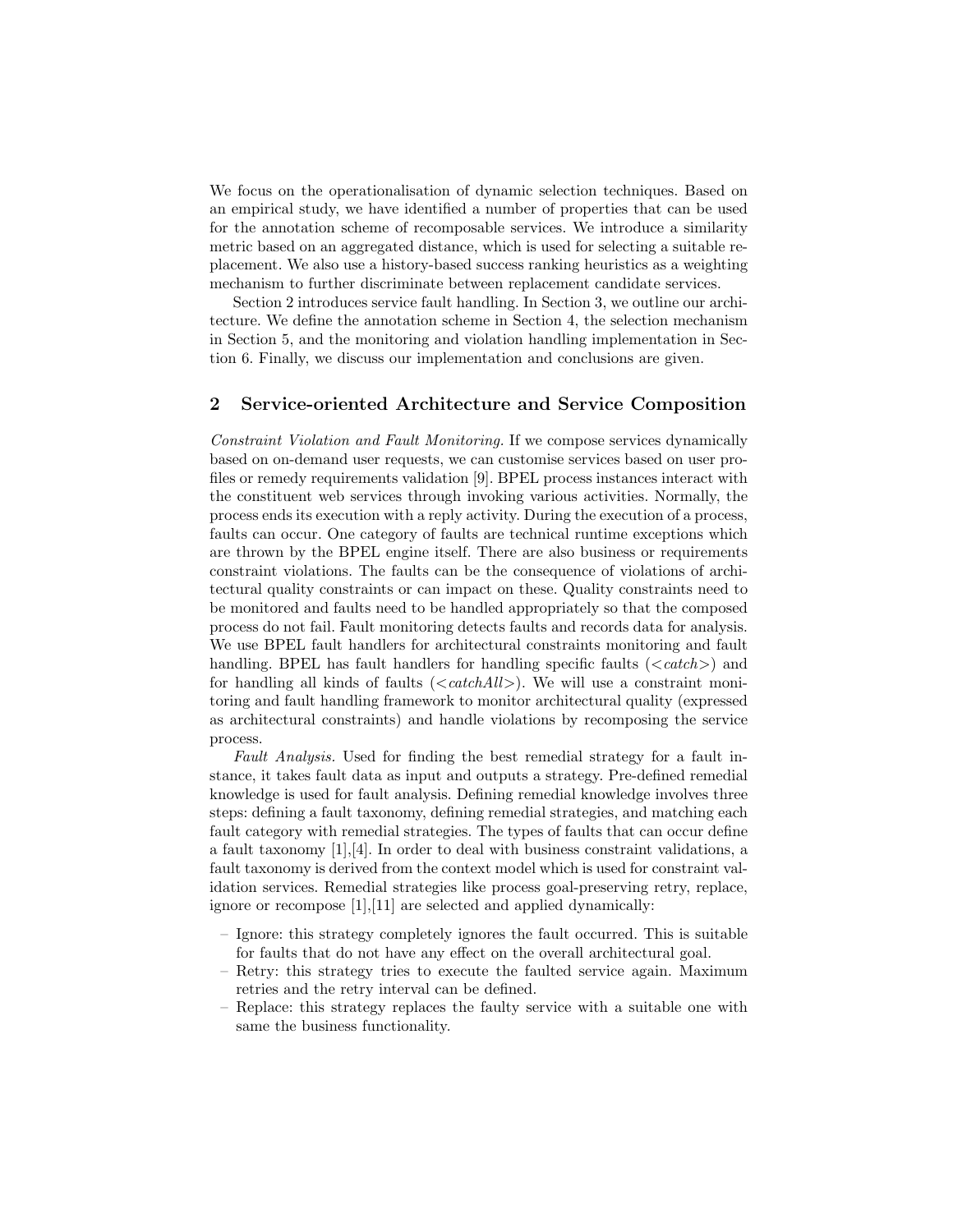– Recompose: this strategy discards the entire faulty process and establishes a new process with the same architectural goal.

Non-goal preserving strategies identified are log (the fault data is recorded), alert (concerned parties will be alerted) and suspend (suspends the faulty process based on a threshold value of past failure ratio). The fault taxonomy is mapped to the strategies. We can have two kinds of constraint violation faults, pre-condition constraint violation faults and post-condition constraint violation faults, which are validated before or after service execution, respectively.

#### 3 Fault Handling Architecture

We focus on the replacement strategy in particular as it is the core activity in architectural reconfiguration – recomposition creates specific problems in terms of planning techniques [10] that go beyond the focus of this paper. Replacement requires additional supporting infrastructure for discovering alternatives. We can implement it in two ways: pre-assign a replacement service so that the strategy can be instantly applied or discover alternative services dynamically. This discovery can be based on functional and/or non-functional architectural annotations. We select an alternative service from a service repository, which may have multiple services which match the functionality of the faulty service. A decision which one to select is made by a selection mechanism.

We use BPEL fault handling to implement annotation and remedial activities. This avoids the overhead of BPEL engine-dependent modifications and additional monitoring components in order to reduce monitoring and fault handling overhead. We add validation services for business constraint validations. Constraint violations are thrown from these constraint services as service faults. This allows us to catch the architectural constraint violation faults in the BPEL fault handlers. Fig. 1 shows the architecture. Main layers identified are process execution layer, fault tolerance layer and database layer. The fault-tolerance layer contains monitoring, analysis (selection mechanism) and a service wrapper component. The database layer stores all available services to be considered for a possible replacement in a service repository. The annotation is stored in an annotation scheme database. The wrapper handles the invocation of the replacement service. The execution of the process happens at the process execution layer.

## 4 Service Quality Annotation Scheme

The annotation scheme is a central component that enables dynamic alternative service selection. Annotations of replacement services are kept in a dynamically accessible and updatable repository. The annotation scheme works based on operational (QoS) properties of services. The values of these architectural quality properties play a crucial role in the selection of a replacement service. We choose here three architecturally important properties which can be measured - all suitable for easy operationalisation: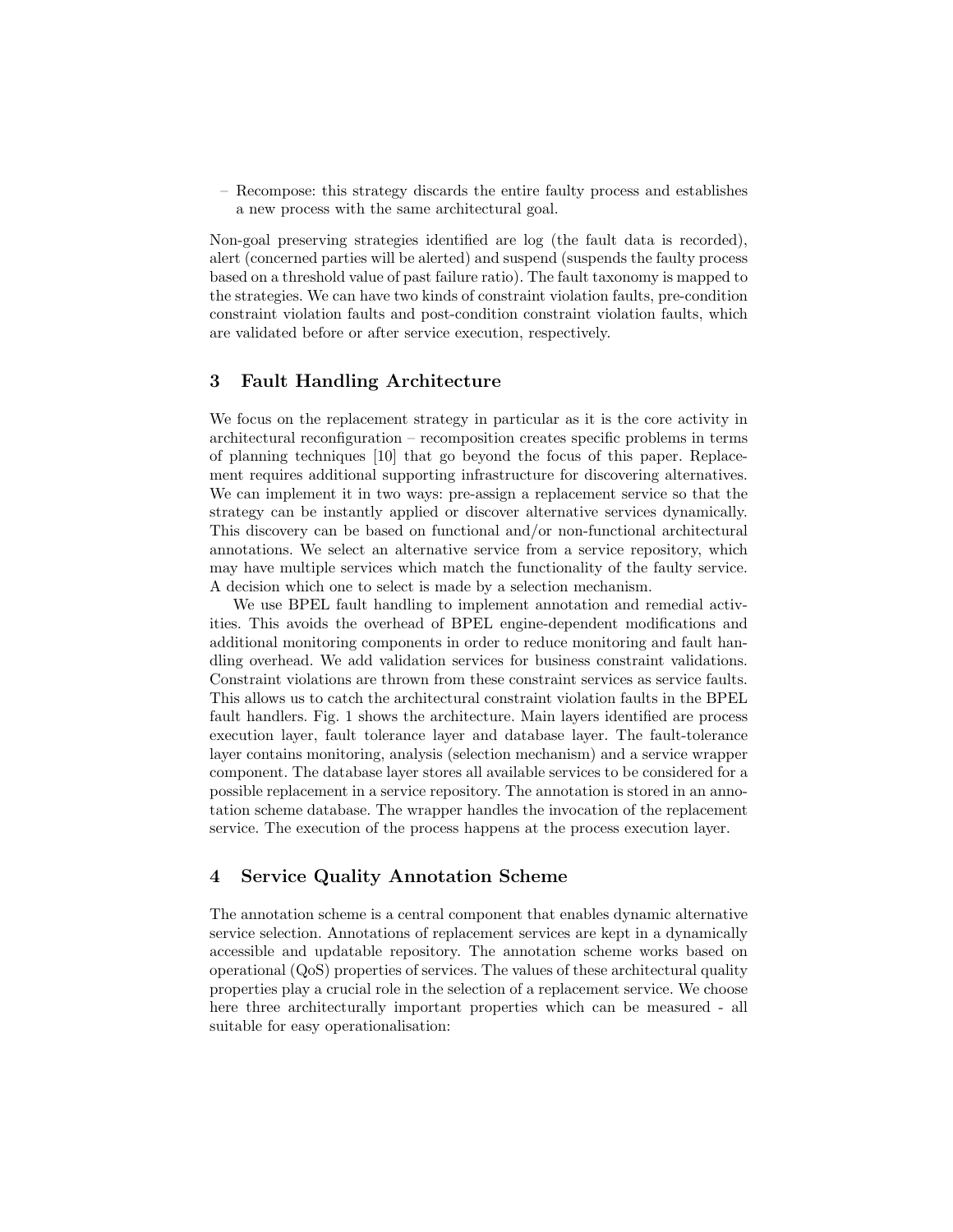

Fig. 1. Fault Handling Architecture.

- Response Time (Latency): This property measures the difference between the time a service request takes between the request and response. It can be calculated as follows: Response Time = Response Completion Time - User Request Time. Response Completion Time is the time when all data for a response arrives at the user. User Request Time is the time when the user sends a request. This is a measure of the performance of a web service.
- Availability: It is the time period in which the service is ready for use or the service is maintained. If the time when a system is not available is 'Down Time' and when its is available is 'Up Time', then availability is the average uptime. It can be measured using  $Availability = 1 - (Down Time / Up Time)$ .
- Accessibility: Accessibility represents the degree that a system is normatively operated to counteract request messages without delay. In some cases, a service system could be accessible for external users to try accessing its resources even if its services are not available. We can determine whether a web service system is accessible by just ensuring that the system can return an acknowledgment for a request message. Thus, accessibility can be calculated as the ratio of number of acknowledgments received to the number of request messages:  $Accessibility = Number of Acknowledgments$  Received / Number of Request Messages.

Other properties such as throughput and reliability, but also integrity, compliance and security are also considered to be important, but have not been addressed in our framework yet. We focus on selection based on operational criteria of architectural relevance, which capture classical quality-of-service properties in the first category (such as response time or accessibility). Maintaining architectural quality through quality monitoring and remedy is our objective.

# 5 Analysis and Selection Mechanism

The selection mechanism that we use here is based on the concept of an aggregated distance (AD). An aggregated distance is the sum of distances of all the annotated properties for a service. For each annotated property there is some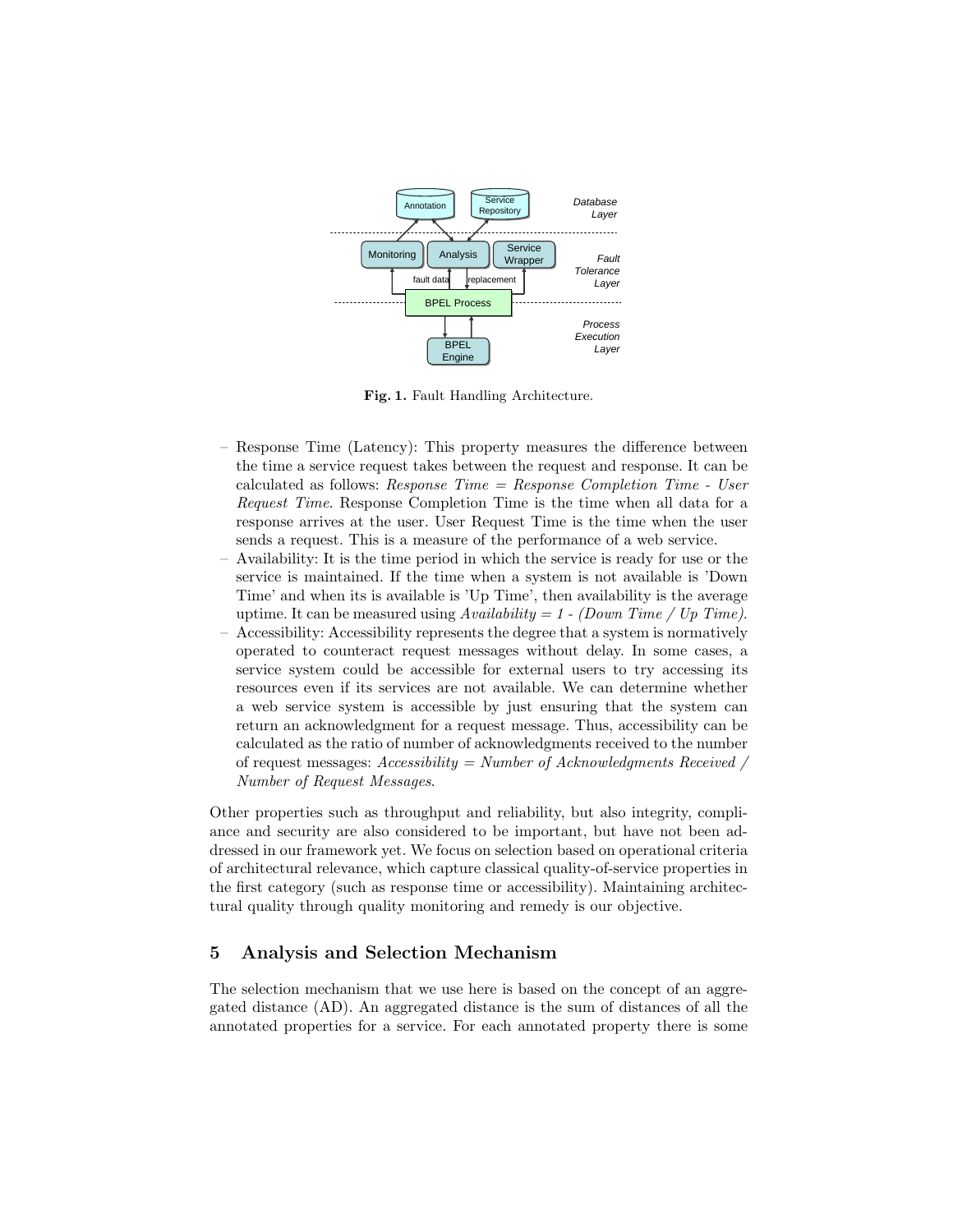threshold value for the running process. A distance is the difference between this threshold value and the actual property value of the service. Let  $P_{i_j}$  be the value of the j-th property of the *i*-th replacement service  $P_i$ .  $T_j$  as the threshold value is defined for the j-th property in order to normalise the values. Then, the aggregated distance, a simple additive weighting, for the  $i$ -th service is

$$
AD_i = \sum_{j=1}^{n_i} \frac{P_{i_j} - T_j}{max(P_{i_j}) - min(P_{i_j})}
$$

for all properties  $j$  where  $max$  and  $min$  refer to the maximal and minimal values of each property in order to normalise each property in comparison to the other properties.  $AD_i$  shall be defined 1 where  $max(P_{i_j}) - min(P_{i_j}) = 0$ . The service with the least aggregated distance is the best replacement candidate.

In addition to the AD, we use a heuristic function to support the selection. A history-based success ranking system shall support the decision. The heuristic is in this case an approximation of the expected reliability of a service. If the post-constraint evaluation finishes without any exception, we increase the rank of the service by one. If the execution flow reaches the fault handler, the service has generated some fault and we decrease the rank by one. While selecting the replacement service, we take the service with highest rank into account as a weighting to discriminate between similarly valued services based on AD. We adjust the distance measure using the rank for service i,  $rank(i)$ , with 1 being the best and  $\|rank\|$  denoting the total number of ranked services:

$$
AD_i^{norm} = AD_i \times (1 + \frac{rank(i)}{\|rank\|})
$$

This ranking-based weighting works as a passive recommendation system as it gives up-to-date feedback on each service. The normalised  $AD_i^{norm}$  value that is closest to the original  $AD_i$  is considered the best (lower ranked services would create a greater distance to  $AD<sub>i</sub>$ ).

## 6 Architectural Constraint Monitoring and Handling

Two aspects need to be distinguished: monitoring in order to keep the service annotations up to date and architectural constraint monitoring and handling.

Annotation Monitoring and Updating. The annotation scheme is kept up to date. The advantage of dynamic monitoring is that the selection mechanism can make decisions based on the latest information to increase the accuracy of selections. We monitor the response time of a service, measured as the time between the end of pre-condition validation to the start of post-condition validation. This time is updated for that service in the annotation scheme as the new response time. We are working on a constraint monitoring instrumentation that can be applied to provide measurement for the suggested quality properties.

Instrumentation Template for Constraint Handling. The implementation of the violation handling needs a BPEL process instrumentation that integrates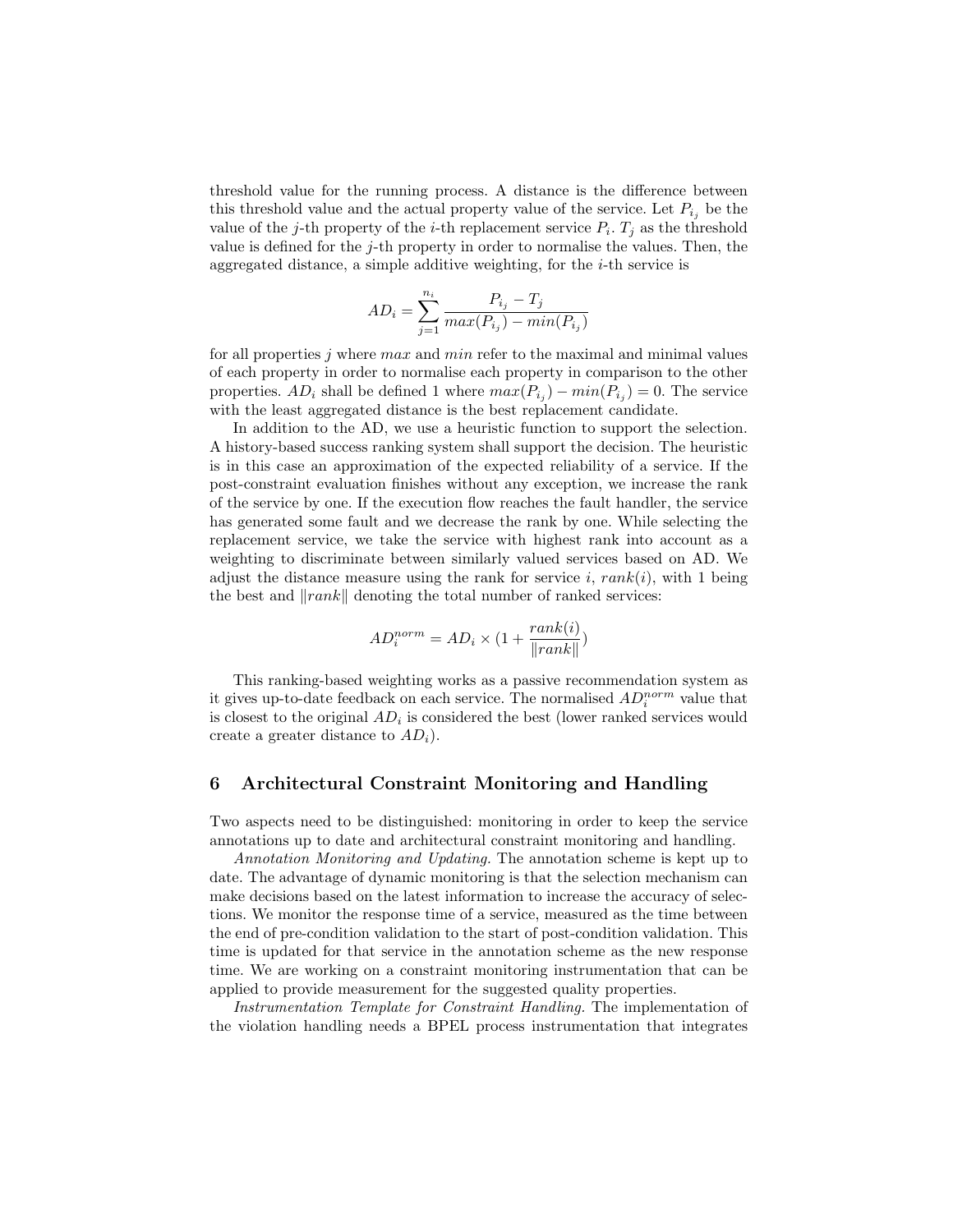

Fig. 2. Instrumentation Template.

fault handling and monitoring capabilities. To achieve this, we use constraint services. The instrumentation also applies the selected remedial strategies. We use a modified version of the instrumentation template which is used in [11]. Fig. 2 shows this modified instrumentation template. Two important variables are used in the instrumentation template, invokingServiceRef and path. invokingServiceRef holds a reference to the current activity which is invoked. invokingServiceRef is passed to both pre- and post-constraint services so that they can inspect the properties of the invoking service to see whether constraints are satisfied. Whenever there is a fault, the invokingServiceRef will be passed to the fault handlers for further analysis along with the fault data. There are two main execution paths in the template. In the default path (path=1), the original service is invoked along with the pre- and post-constraint services. If there is a fault, then the path variable is changed so that the execution follows the second path (path=2). Once an execution path is completed without faults, the path variable is assigned to  $0$  (path  $= 0$ ) and the repeatUntil construct finishes.

The Replacement Strategy. Faults caused by pre-condition constraint violation are caught by the  $\langle\text{catch}\rangle$  fault handler. It passes fault data as well as the invokingServiceRef variable to the analyse() service. Since the replacement strategy is applied, the analyse operation sets path=2. It also assigns a new service found by the selection to invokingServiceRef. This alternative service is called by the genericOperation() wrapper. Faults caused by the invoking service are caught by a  $\langle catch All \rangle$  handler. It sets path to 3. This path has a postconstraint validator which converts this fault into a constraint validation fault. This is caught by the  $\langle \text{catch} \rangle$  and analyse() will run as in case 1.

## 7 Discussion

Our evaluation focus was on the effectiveness and performance of the monitoring and fault handling system. Performance is critical as the context is dynamic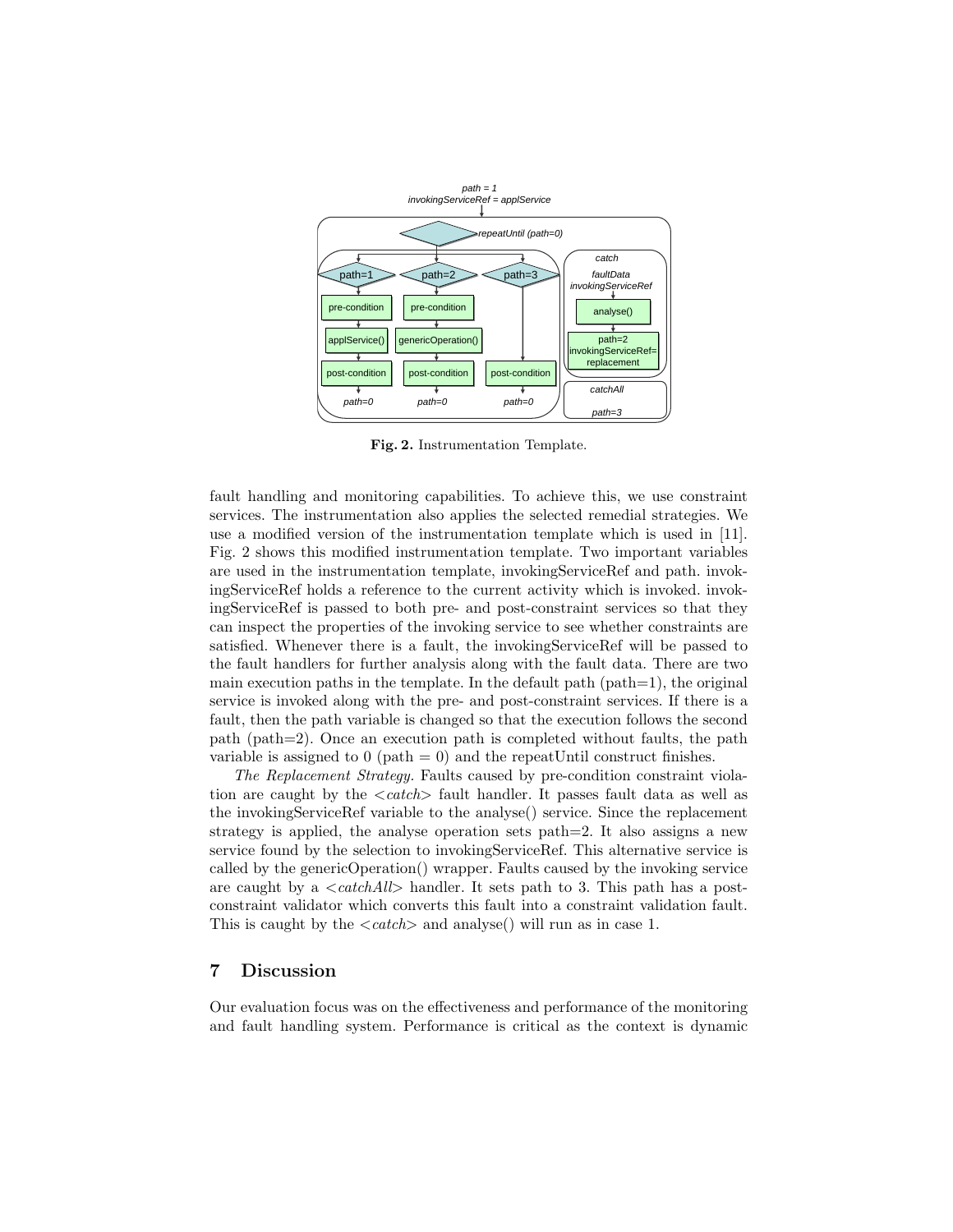architectural reconfiguration. Effectiveness and reliability are equally important in an autonomous setting.

The aggegrated distance approach essentially creates an attribute vector of normalised values (threshold), which based on a manual validation determines good candidate replacements. We have used the success ranking to have a second analysis stage to remove unsuitable cases. 35 test cases were designed for a payment process, which involves four business services (requestBill; payBill; updateRecords; infoProvider) to evaluate the remedial strategy as a whole. We developed three alternative services for each service to test the replacement remedies with alternative services. Test cases cover architectural constraint violations and runtime faults in the context of all proposed remedial strategies.

The overhead created for monitoring and updating annotation attributes did not exceed 9% of the overall execution time and the overhead for the violation was in average between 3 and 4% due to the embedding of the instrumentation into the BPEL fault handling. Only the access to the database for replacement selection was a significant element in the 9% figure. Each process was composed of a different number (2 to 10) of application services. We instrumented each process and created pairs of processes to compare their performance. The performance evaluation results show that the instrumented processes does not introduce any significant overhead (in average less than 1%). The instrumented processes do not delay the overall execution unless a fault needs to be handled.

Effectiveness, performance and reliability shall also be looked at in the context of related work. In [10], a solution using various planning techniques for dynamic service composition is provided. However, they lack comprehensive faulttolerance mechanisms. Constraint integration and monitoring platforms has been looked at. In [2], a constraint language is proposed for the Dynamo monitoring platform. We use a simpler and more efficient standard BPEL fault handling without requiring additional execution monitoring subsystems.

Different remedial strategy selections have been proposed. An interesting approach [5] is to invoke all alternative services in parallel and select the one which gives back the first response. It allows to select the best service quickly, but causes computational and network overheads and has the risk of multiple transactions, which is avoided in our annotation repository-based solution.

Our selection approach is based on aggregated distances and heuristics as a basic recommendation mechanism. Recommendation system are based on the learning done by the system from user or system feedbacks [7]. While aggregated distances seem to perform well as a similarity measure in terms of determining effective replacements, agglomerative clustering algorithms (e.g. association coefficient based similarity measures) can also be used.

#### 8 Conclusions

We have introduced an integrated constraint monitoring and violation handling mechanism for dynamic service compositions. Flexible service process orchestrations at runtime form the problem setting [8],[3]. We used replacement as